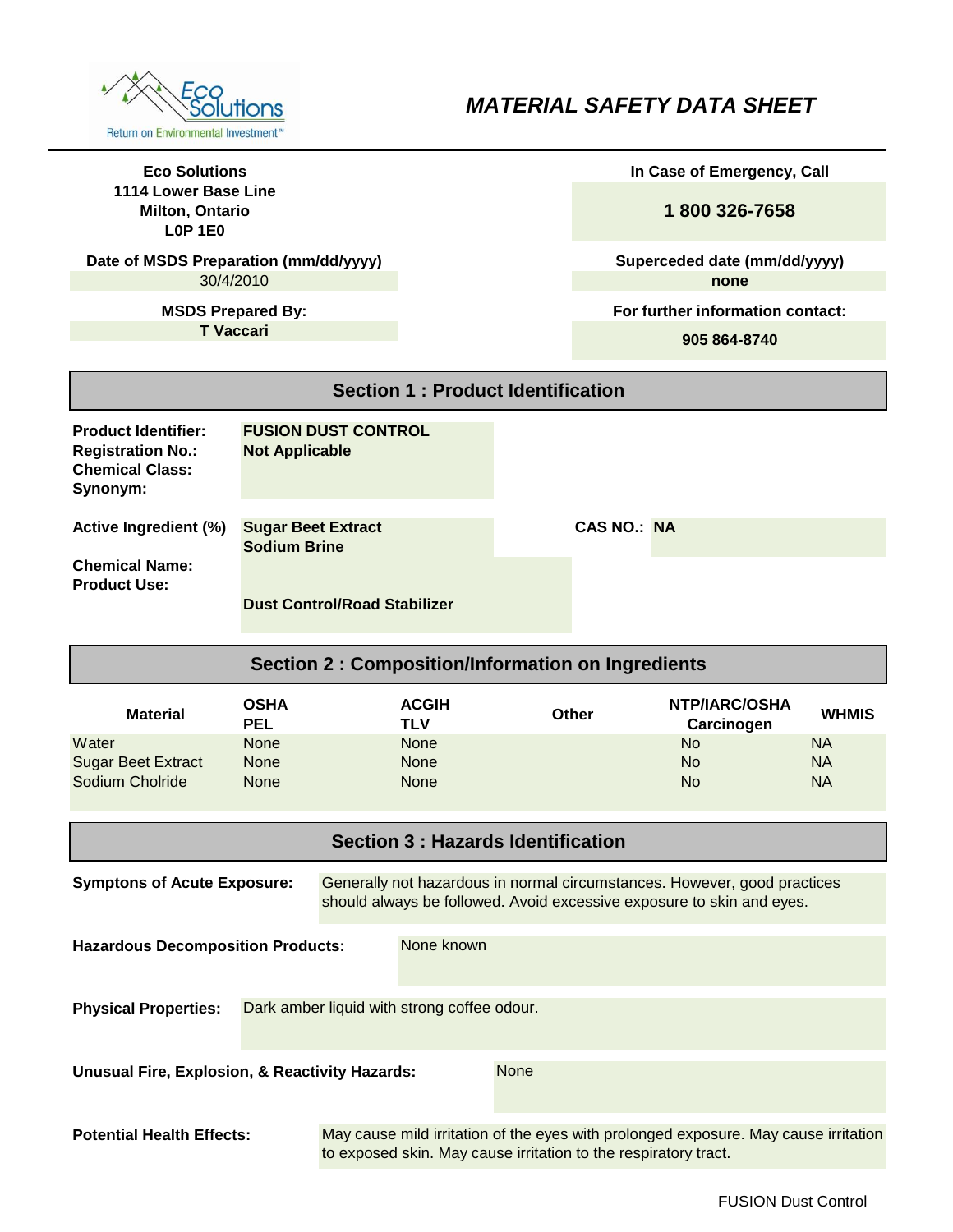## **Section 4 : First Aid Measures**

| <b>Section 5: Fire Fighting Measures</b>                                                                        |                                                                                                                                               |  |  |  |
|-----------------------------------------------------------------------------------------------------------------|-----------------------------------------------------------------------------------------------------------------------------------------------|--|--|--|
| <b>Medical Conditions Known To Be Aggravated:</b><br>Large amounts could aggrevate Cardiovascular<br>conditions |                                                                                                                                               |  |  |  |
| <b>Note to Physician:</b>                                                                                       |                                                                                                                                               |  |  |  |
| Ingestion:                                                                                                      | Give 3-4 glasses of water. If vomiting occurs, give fluids again. Get medical attention as<br>evacuation of the stomach may be required.      |  |  |  |
| Inhalation:                                                                                                     | Remove to fresh air.                                                                                                                          |  |  |  |
| <b>Skin Contact:</b>                                                                                            | Wash exposed area with soap and water. If any irritation persists, seek medical attention.                                                    |  |  |  |
| <b>Eye Contact:</b>                                                                                             | Wash eyes with plenty of water for 15 minutes, lifting eyelids occassionally. Seek medical<br>assistance if irritation develops and persists. |  |  |  |

| Flash point & method:                              | <b>NA</b>                                                                                                                            |             |  |             |
|----------------------------------------------------|--------------------------------------------------------------------------------------------------------------------------------------|-------------|--|-------------|
| Upper & lower flammable (explosive) limits in air: |                                                                                                                                      |             |  | <b>NA</b>   |
| Auto ignition temperature:                         |                                                                                                                                      | <b>NA</b>   |  |             |
| <b>Hazardous combustion products:</b>              |                                                                                                                                      | <b>None</b> |  |             |
| Conditions under which flammibilty could occur:    |                                                                                                                                      |             |  | <b>None</b> |
| Extinguishing media:                               | This product does not burn until water content has evaporated. Use extinguishing media<br>most appropriate for the surrounding fire. |             |  |             |
| Sensitivity to explosion by mechanical impact:     |                                                                                                                                      | <b>None</b> |  |             |
| Sensitivity to explosion by static discharge:      |                                                                                                                                      | <b>None</b> |  |             |

## **Section 6 : Accidental Release Measures**

#### **Personal Precautions:**

Avoid exposure to eyes and skin. Wear safety glasses or chemical goggles depending on risk of splashing the product into the eyes. Avoid skin exposure with gloves and clean body-covering clothing. Where there is a likelihood of product mist, the use of a NIOSH approved respirator is recommended.

#### **Prodedures for dealing with release or spill:**

Wear appropriate protective equipment. Mop up or wet-vac any spill for use. Dispose of any waste as required by local by-laws and Provincial Regulations.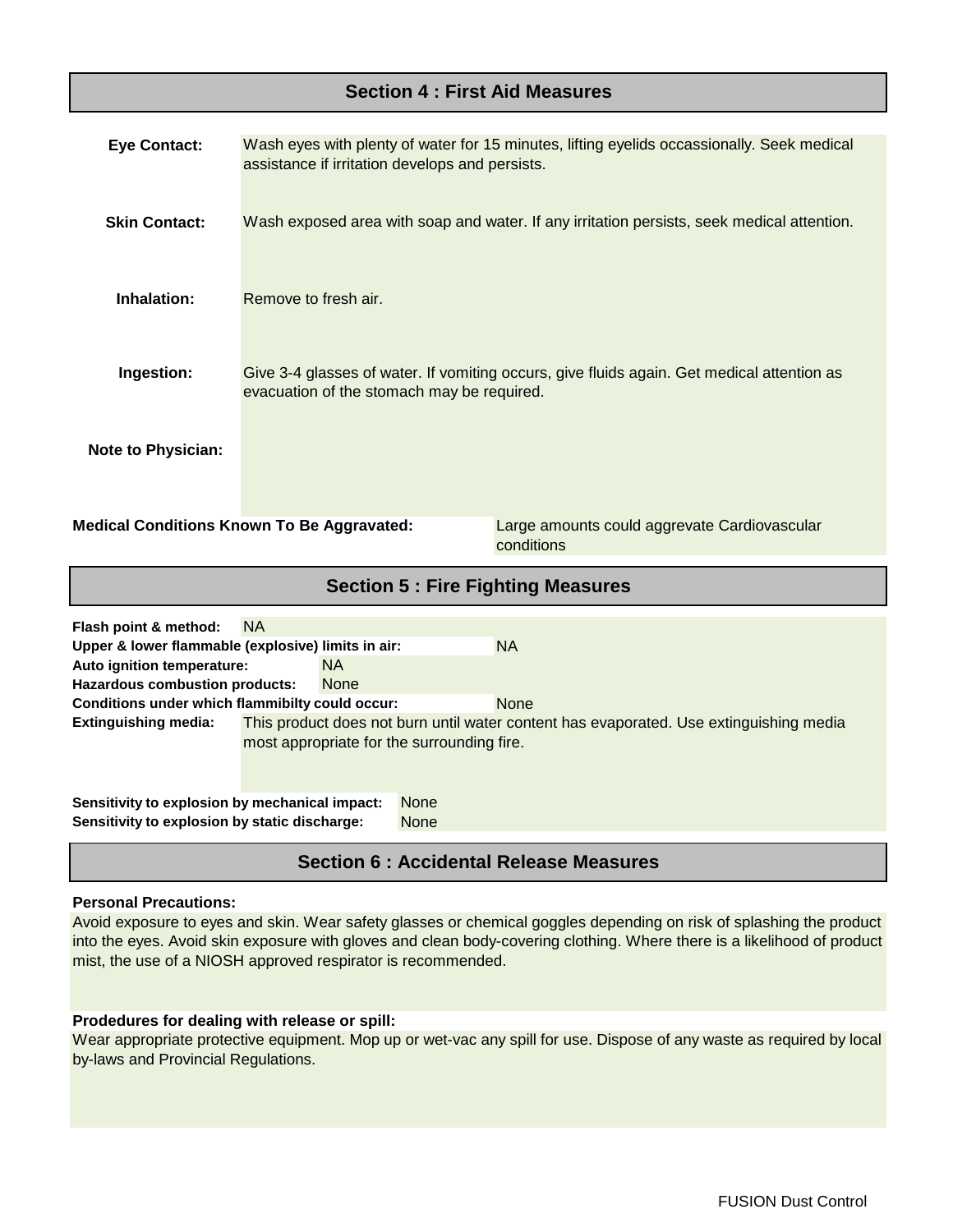### **Section 7: Handling & Storage**

#### **Handling Practices:**

Avoid unnecessary exposures, especially to the eyes. Wear eye protection and wash exposed skin after handling the product. General ventilation is usually adequate for the handling of this product.

#### **Appropriate storage pratices/requirements:**

Store product in closed containers. Do not allow to freeze. Frozen product will expand and may cause damage to containers and/or pipe lines. Do not store with strong acids or bases.

# **National Fire Code classification:**

**NONE** 

## **Section 8 : Exposure Control/Personal Protection**

#### **Applicable control measures, including engineering controls:**

Generally, this is not hazardous material. Good hygiene practices, general ventilation and appropriate eye protection is adequate for most handling situations.

#### **Personal protective equipment for each exposure route:**

**General:**

Ingestion: Use a face shield if pressurized splashes to the face are possible.

**Eyes:** Glasses with sideshields or chemical goggles as appropriate to the handling circumstances.

**Skin:** Rubber or neoprene gloves and clean body-covering clothing.

**Inhalation:** None normally required. If mist possible, a NIOSH approved respirator should be worn.

## **Section 9 : Physical & Chemical Properties**

| Appearance:<br><b>Formulation Type:</b><br>Odour:<br>pH:<br>Vapour pressure and<br>reference temp.: | Dark amber liquid<br>Coffee odour<br>$8-9$<br><b>NA</b> | <b>Vapour Denisty:</b><br><b>Boiling point:</b><br><b>Melting point:</b><br><b>Freezing Point:</b><br>Specific gravity or<br>density: | <b>NA</b><br>$\sim 100^{\circ}$ C<br>$-38.9^{\circ}$ C<br>$-1.27$ |
|-----------------------------------------------------------------------------------------------------|---------------------------------------------------------|---------------------------------------------------------------------------------------------------------------------------------------|-------------------------------------------------------------------|
| <b>Evaporation Rate:</b>                                                                            | 1 (Water=1)                                             | <b>Viscosity:</b>                                                                                                                     | 38 centipoise                                                     |
| <b>Odour threshold:</b>                                                                             | <b>None</b>                                             | <b>Solubility in Water:</b>                                                                                                           | <b>Infinite</b>                                                   |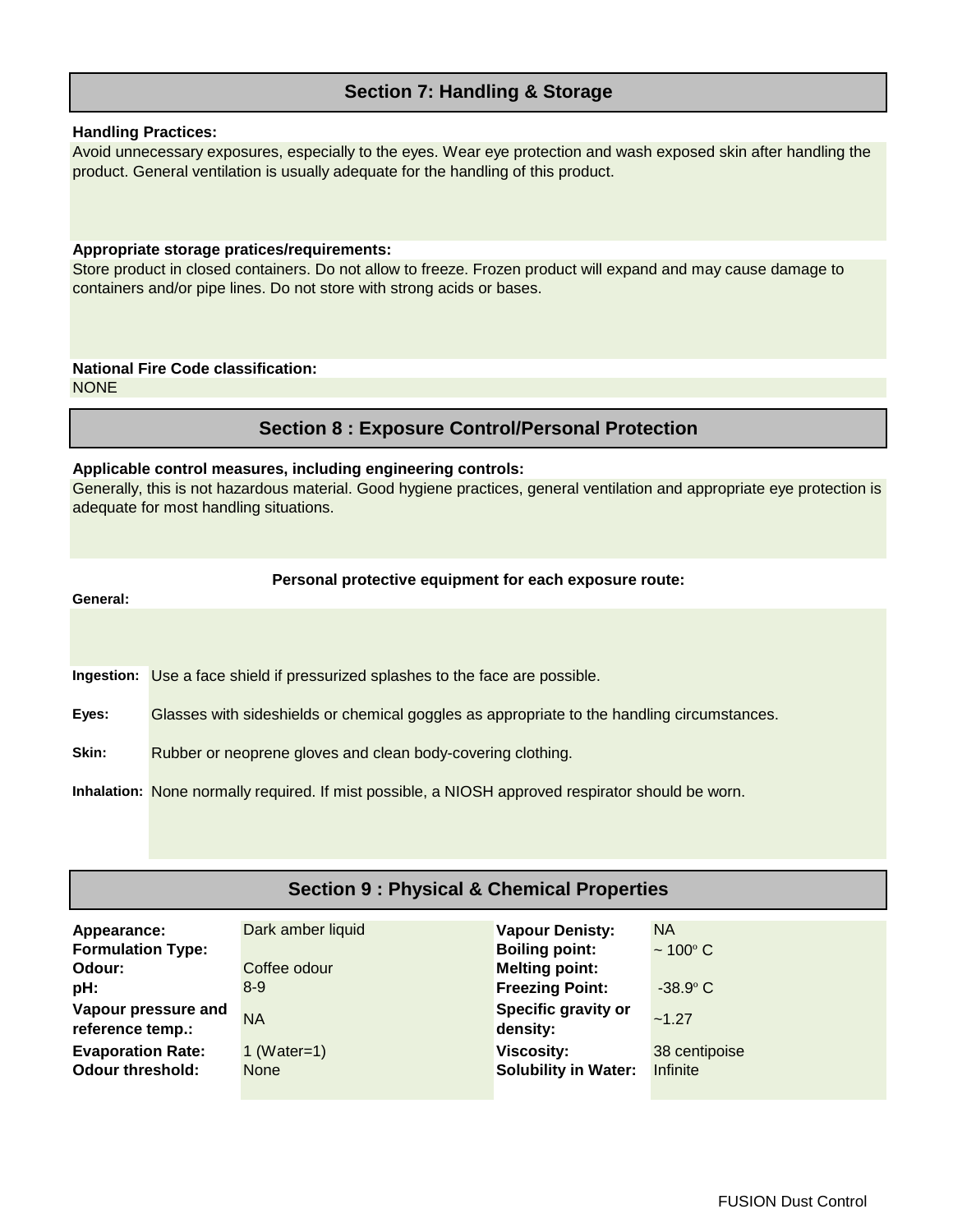## **Section 10 : Stability & Reactivity**

| <b>Chemical stability:</b><br><b>Conditions to avoid:</b><br>Incompatibility with other materials:<br><b>Hazardous decomposition products:</b><br>Hazardous polymerization: |                                                     | <b>STABLE</b><br>None Known<br>Avoid strong acids or bases as heat will be generated. Boiling or<br>spattering can occur.<br>None Known<br>Could occur with addition of strong acids or bases generating extreme<br>heat. |  |  |  |
|-----------------------------------------------------------------------------------------------------------------------------------------------------------------------------|-----------------------------------------------------|---------------------------------------------------------------------------------------------------------------------------------------------------------------------------------------------------------------------------|--|--|--|
|                                                                                                                                                                             | <b>Section 11: Toxicological Information</b>        |                                                                                                                                                                                                                           |  |  |  |
|                                                                                                                                                                             |                                                     | <b>Acute toxicity/Irritation Studies (Finished Product)</b>                                                                                                                                                               |  |  |  |
| Ingestion:                                                                                                                                                                  | Not considered to be toxic.                         |                                                                                                                                                                                                                           |  |  |  |
|                                                                                                                                                                             |                                                     |                                                                                                                                                                                                                           |  |  |  |
| Dermal:                                                                                                                                                                     |                                                     | Absorption can occur but it is not a likely route.                                                                                                                                                                        |  |  |  |
| Inhalation:                                                                                                                                                                 | May cause mild irritation of the respiratory tract. |                                                                                                                                                                                                                           |  |  |  |
| <b>Eye Contact:</b>                                                                                                                                                         | May cause mild irritation.                          |                                                                                                                                                                                                                           |  |  |  |
| <b>Skin Contact:</b>                                                                                                                                                        | May cause mild irritation in damaged skin.          |                                                                                                                                                                                                                           |  |  |  |
| <b>Skin Sensitization:</b>                                                                                                                                                  | <b>None</b>                                         |                                                                                                                                                                                                                           |  |  |  |
| <b>Reproductive/Development Effects:</b>                                                                                                                                    |                                                     | None of the ingredients of this product have been reported to cause<br>birth defects.                                                                                                                                     |  |  |  |
| Carcinogenicity:                                                                                                                                                            | Not listed by IARC, NTP, OSHA, NIOSH or California  |                                                                                                                                                                                                                           |  |  |  |
| <b>Other Toxicity Information:</b>                                                                                                                                          |                                                     |                                                                                                                                                                                                                           |  |  |  |
| <b>Target Organs:</b>                                                                                                                                                       | aggrevate existing cardiovascular conditions.       | The cardiovascular system, gastronintestinal tract, eyes and skin. Extreme exposures could                                                                                                                                |  |  |  |

## **Section 12 : Ecological Information**

#### **Summary of Effects:**

There is no specific information available. Release of the product into the environment other than for approved uses should be avoided.

**Eco-Acute Toxicity:** No specific information

**Eco-Chronic Toxicity:** No specific information

No specific information **Enviromental Fate:**